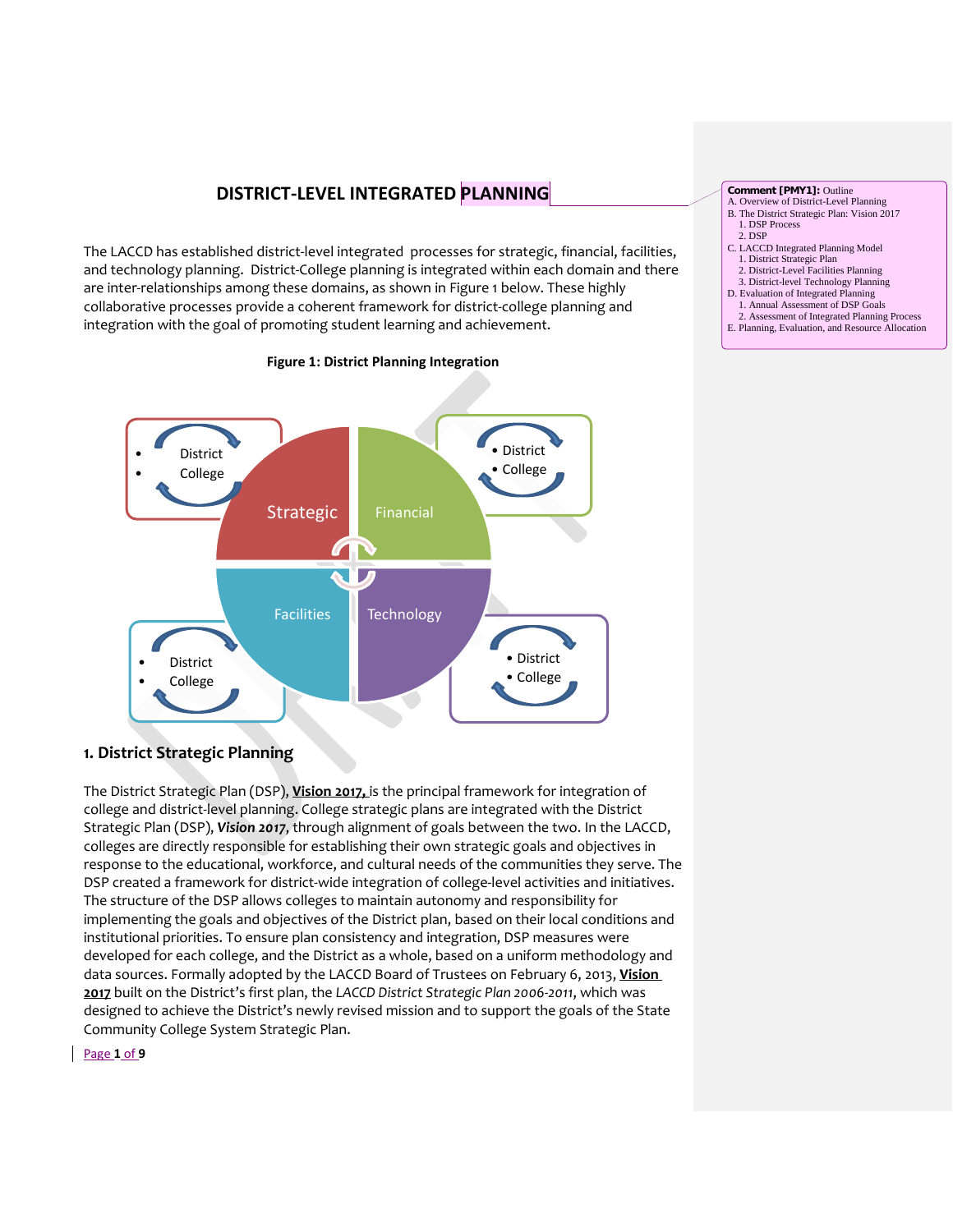**Vision 2017** was developed by the District Strategic Planning Committee (a special ad hoc committee of the District Planning and Accreditation Committee) which was created to carry out the District strategic planning process. Over the period 2011-2012, this committee conducted extensive internal and external scans that provided the following information:

Student access data Student success data Financial aid data Student and employee profiles Fiscal effectiveness data Area demographics Area educational attainment High school achievement data Regional business and economic trends Regional labor market demand

The Committee also conducted "SWOT" focus groups with stakeholders at all college and district locations to gather information about current District strengths and weaknesses as well as the opportunities and threats the District will face in future years. Draft goals and objectives are forwarded to the Board's Institutional Effectiveness and Student Success Committee for review before being sent to the full Board for final approval. Once approved, the new DSP goals are used to inform Board and college goals.

**Vision 2017** contains four goals, thirteen objectives, and multiple outcome measures and describes the collective priorities of all LACCD colleges and the ESC toward improving student learning and achievement.

The DSP is evaluated at the mid-point of the planning cycle and is revised during the final year of the planning cycle. Mid-cycle evaluation is conducted by DPAC, which re-evaluates the district mission, goals, objectives, and metrics for currency and relevance, with a focus on alignment with national and state-wide initiatives, accreditation standards, and utility of data.

**BK note: this describes what happened. Going forward, what is the review cycle? How will the review/update process take place?**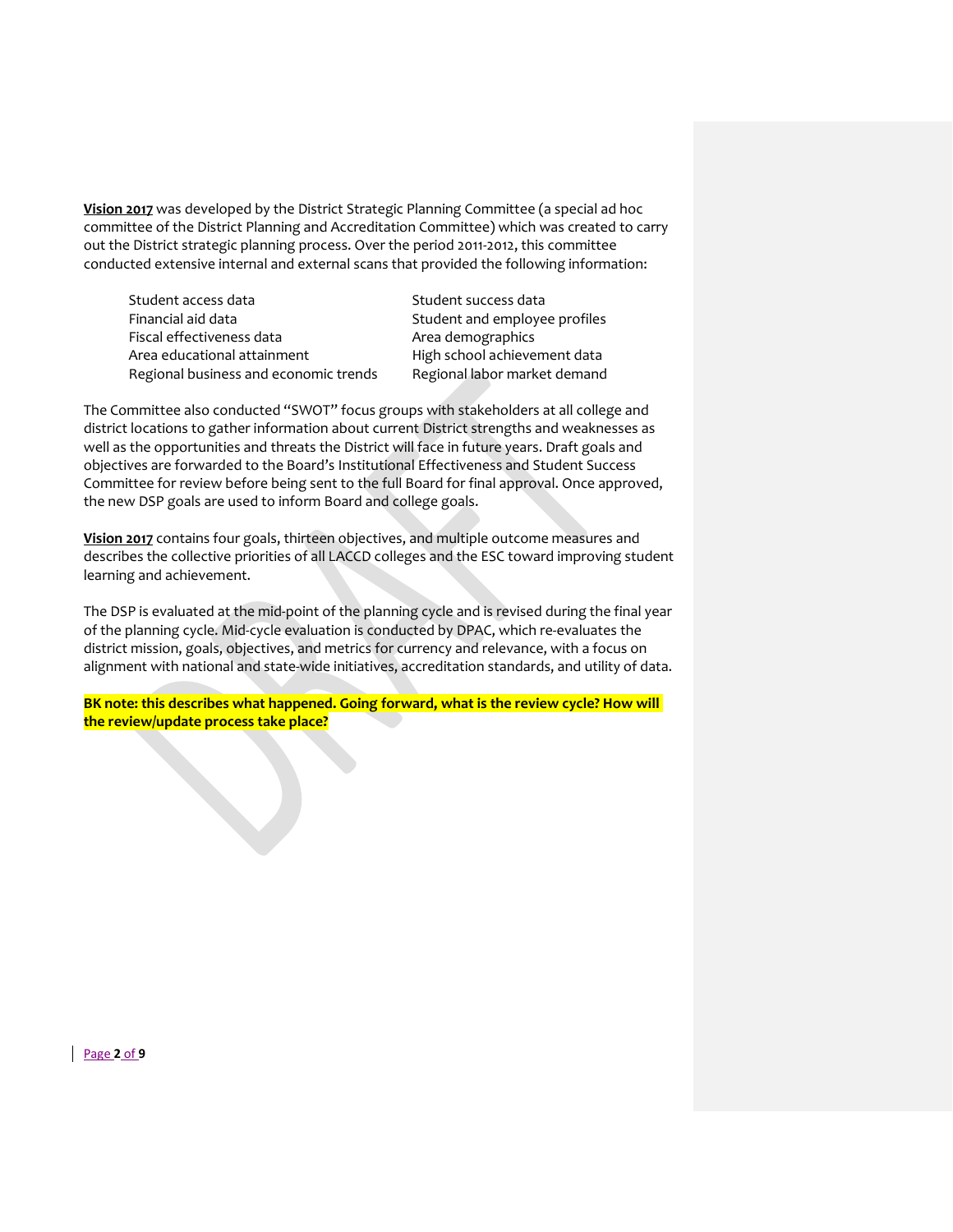

### **Figure x: Reporting and Evaluation Cycle for District Strategic Plan**

## **2. District-Level Financial Planning**

As part of the annual district-wide financial planning process, colleges and District jointly establish district-wide FTES targets for the upcoming academic in spring semester of each academic year. These targets, which incorporate college and district-level enrollment projections, are reviewed by the Chancellor's Cabinet, District Budget Committee, and the Board's Budget and Finance Committee prior to final adoption of the budget in August of each year.

The District's Budget Allocation Model utilizes these FTES projections and additional revenue streams to determine each college's allocation and funding for ESC centralized services. During the operational planning process, in March of each year, colleges and the ESC develop budgets that reflect their planning and institutional priorities. Prior to adoption, college and ESC budgets are reviewed by Board's Budget and Finance Committee to ensure that priorities align with the District's Strategic Plan's, and Board of Trustees' goals, as well as Chancellor's recommendations.

As the year progresses, both the colleges and the District monitor revenue and expenditure projections, update financial plans, and review budgets and FTES growth targets. The District's Chief Financial Officer, college, and ESC staff meet on a quarterly basis to review revenue and cost projections and discuss adjustments or actions needed to maintain their alignment. This information is reported quarterly to the Chancellor, District Budget Committee, and Budget and Finance Committee to ensure that financial planning promotes student learning and achievement.

**Comment [BK2]:** isn't this pretty operational?

**BK NOTE: I think if we can get the sequencing of the above 3 paragraphs straightened out,** 

**the chart, below, could become a timeline ?**

Page **3** of **9**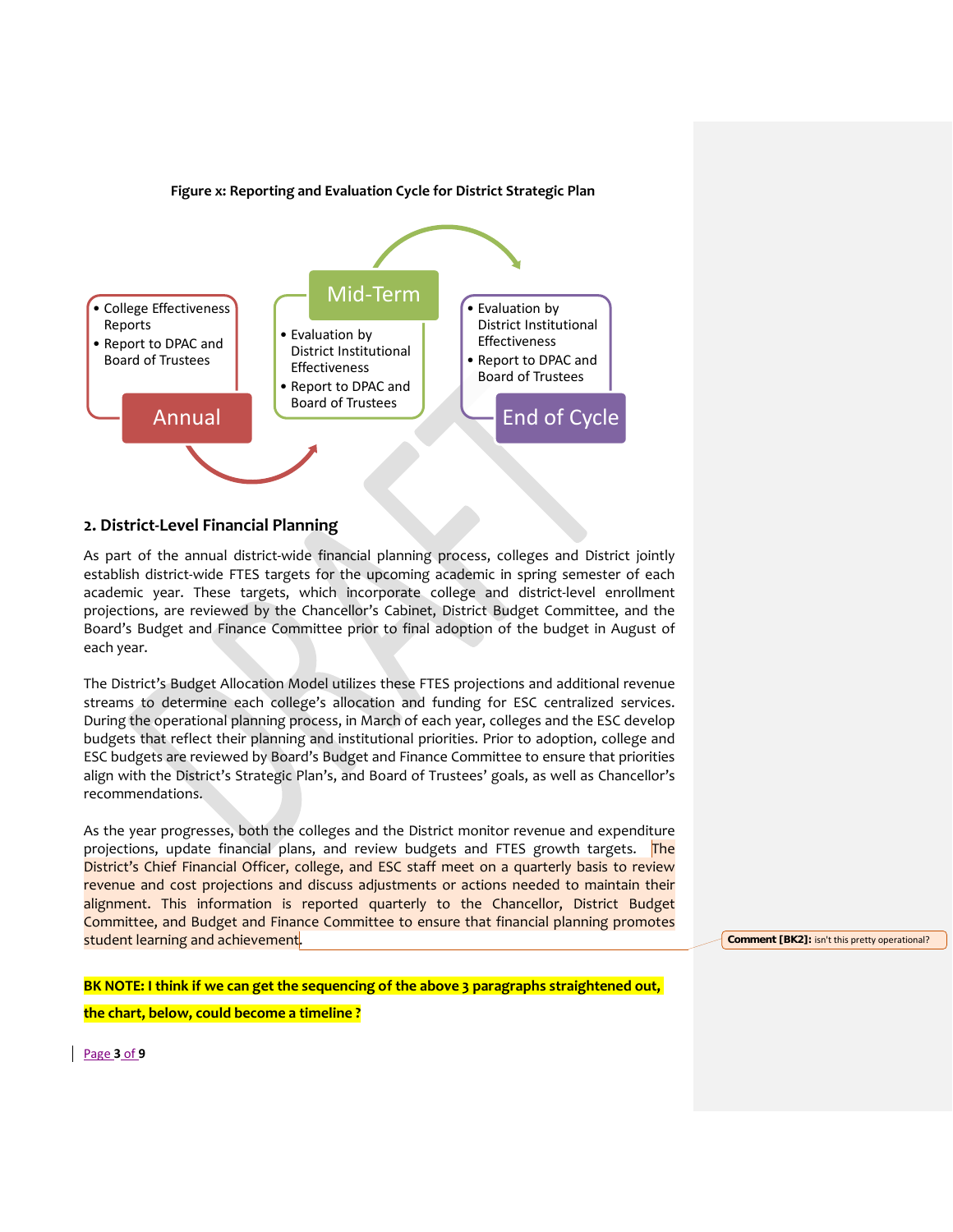



## **District-Level Facilities Planning**

District-level facilities planning coordinates and consolidates the facilities planning activities of the colleges based on the District Strategic Plan and each college's strategic and educational master plans.

At the district-level, the Division of Facilities Planning and Development (FPD) is responsible for long-term planning, management, and oversight of capital improvement and bond projects and for developing creative, cost-effective solutions to facilities challenges. FPD staff work collaboratively with college administrators to define and implement the types of facilities projects that should be pursued, their size and scope, when they should be changed, the type and cost of facilities projects, and how facilities projects should be funded.

District-level and college-level facilities planning are both based on the quantitative evaluation of existing space, the ability to serve students, and on carefully documented projections of future needs. FPD district-level planning is integrated with college-level planning and includes:

**Comment [PMY3]:** Original language. Possibly replace with Std. III language. Can use this if it can be re-written to show integration with college-level planning. Graphic may be helpful.

**Comment [PMY4]:** The construction of facilities is the result of the collaborative planning process bet, stemming from the and college educational program planning process.

### Page **4** of **9**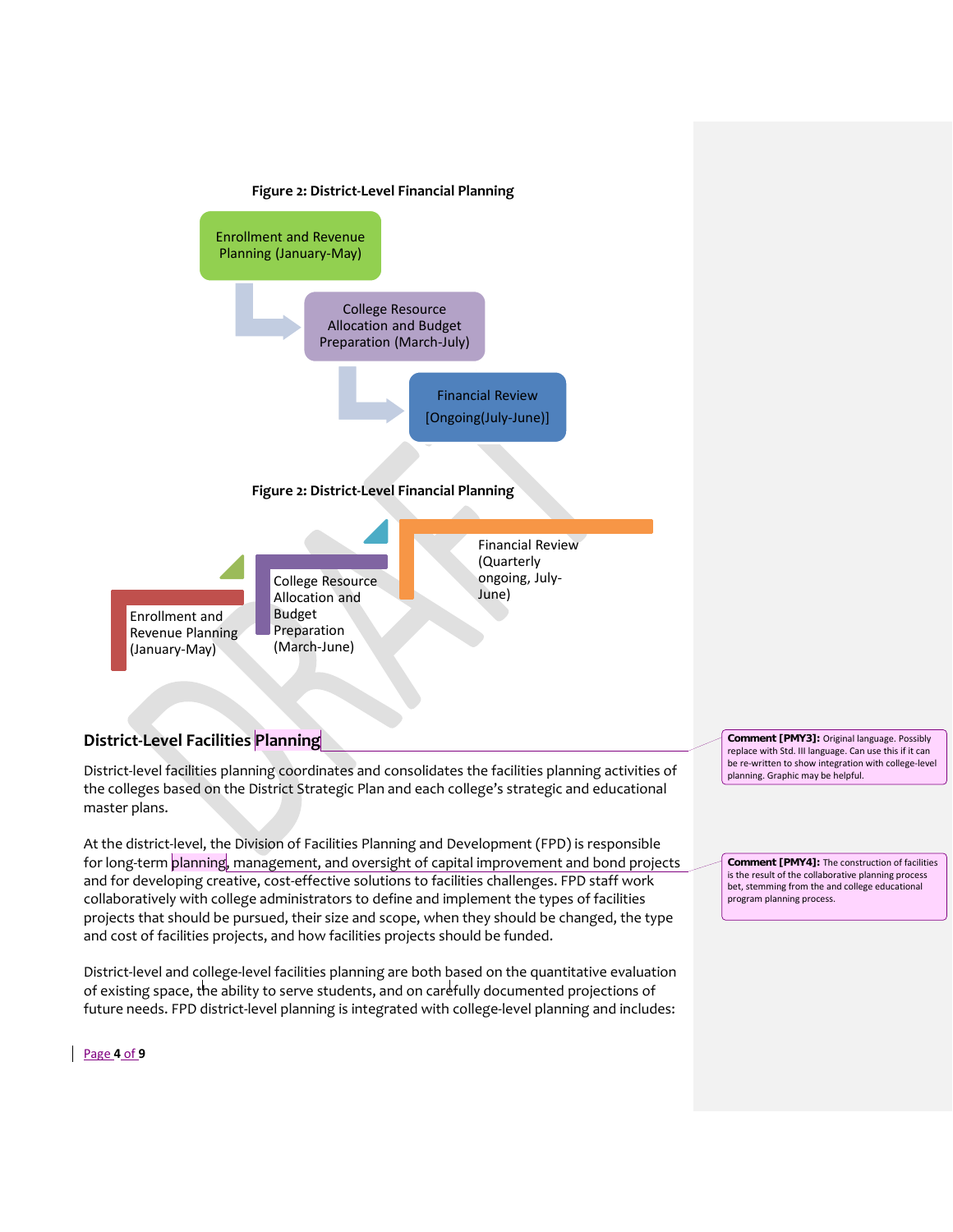- Projecting regional population and population growth by specific campus or site
- Determining the anticipated type and amount of space that will be needed at each site
- Assessing existing facilities types and capacities
- Developing of State prescribed Capacity load ratios
- Developing and updating of the District's Facilities Needs Assessment
- Determining the best possible funding sources or funding options
- Reviewing and reporting on current space utilization for a facility or college

College planning occurs across the district and is an on-going and continuous activity. The colleges coordinate closely with District facility planning staff, and are mainly responsible for development of individual or a department's educational program plans and the impact on existing facilities or new space requirements.

The Master Building Program Budget Plan laid the foundation for an integrated planning and budgeting process driven by each of the nine colleges' Strategic and Educational Master Plans. These Educational Master Plans served as the basis for development of their Facility Master Plans, which addressed the long-term, often 20-25 year, building and infrastructure needs of each college.

College facilities plans are reviewed by the Division of Facilities Planning and Development and forwarded to the Chancellor before they are sent to the Board's Infrastructure Committee for review prior to Board approval.

Recommendations on district-wide real estate, capital, and bond-related policies and projects are formulated by the Division of Facilities Planning and Development in consultation with local college constituencies. The District Citizens' Oversight Committee also reports to the Board on all district-wide bond-related activities.

## **District-Level Technology Planning**

Since 2009, LACCD has engaged in an effort to accelerate the development of District-wide minimum standards for infrastructure, cabling, data center location, sizing and environments for technology support. Standards for applications, web portals, and smart classrooms have also been developed – all of which collectively provide open architecture standards defining performances to industry protocols for interoperability, with great flexibility of products that meet the needs of each situation and college.

The District Technology Plan promotes the integration of technology planning across the colleges by establishing a common framework for college technology planning. The District Technology Plan created a goals framework and set of actions to guide District-wide technology planning while the District Technology Implementation Plan established measures and prioritized deployment of technology solutions in consideration of available resources. The Technology Planning and Policy Committee (TPPC) serves as a clearinghouse for all policy issues related to district-wide technology systems.

#### **Comment [PMY5]:** Detail:

•State Capital Outlay Funds, State Scheduled Maintenance/Special Repairs (SMSR) which includes the District's required matching funds, State Equipment Funds for State funded Capital Outlay projects or State Instructional Equipment Funds, District funds, including issuance and use of local bond funds, if any

#### **Comment [PMY6]:** Detail:

- •Description of the functions and responsibilities, •Space requirements; lab, lecture, office, and projected utilization,
- •Student growth/decline projections for the programs including estimated incremental •increase/decrease in weekly student contact hours,
- •Student capacity per type of space (lecture, lab), •Defining current instructional staffing levels and additional or changing instructional
- •staff requirements (Full-time and adjunct FTE combined),
- •Defining current classified staffing and related FTE and
- •additional instructional and administrative support staff needed/changes; define new staffing requirements by position or job classification and additional FTE needed, •Determining initial start-up needs, classroom equipment, office equipment, telecom, and supply needs.
- •In coordination with district facility planning staff, determining potential relocation plans during construction, remodeling, or renovation and optimal timing for project; and
- •Assisting facility planning staff in the identification of potential secondary effects. •Coordination of all departments' enrollment projections (growth/decline) to ensure that total projections for the college correlate with enrollment projections and capacity load ratios provided by the District.
- •Colleges shall develop educational master plans that indicate which programs are intended to grow and which programs are intended to decrease

#### **Comment [PMY7]:** Check if this is still valid

**Comment [PMY8]:** Use if this can be re-written to show integration with college-level planning. Graphic may be helpful

**Comment [PMY9]:** Add how college and district technology plans align/are integrated?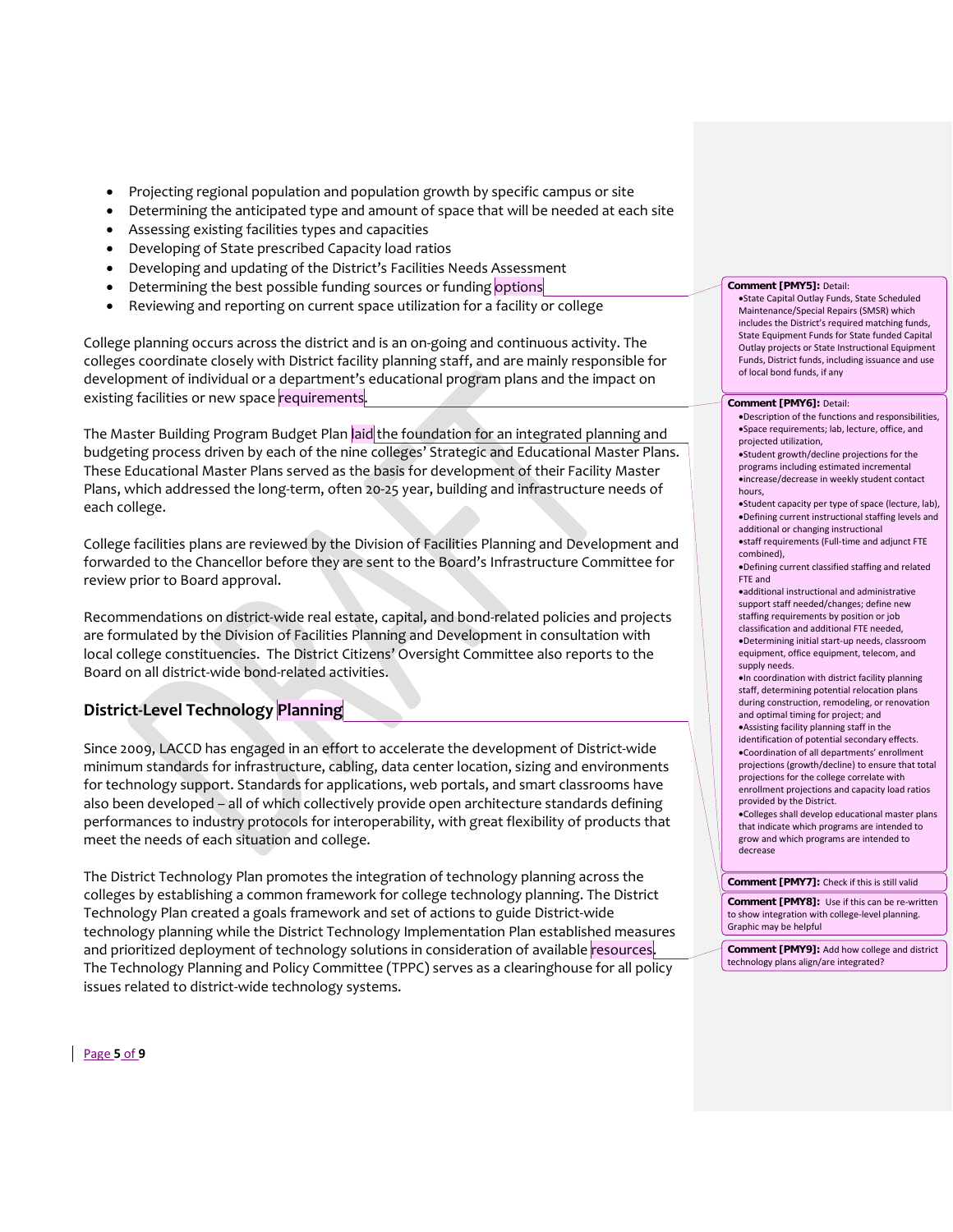

**3. Evaluation of Integrated Planning**

## **Annual Assessment of DSP Goals**

DSP measures are constructed using a uniform methodology and data sources are derived for each college, and then aggregated for the District as a whole. Colleges use their DSP measures to assess their own progress and to compare it to that of the District using the most recent three-year timeframe as the frame of reference.

Through their planning and effectiveness reporting, colleges assess progress, establish targets, and develop action plans to advance both college and District objectives. Colleges' annual assessments and those of the District as a whole are reported to the Board of Trustees on a regular annual cycle using a standard format, allowing for an apples-to-apples Districtwide discussion. These reports help the Board identify and focus on a limited number of objectives for their annual goal-setting process, which in turn shapes college planning priorities and initiatives. The reporting cycle thereby serves to close the institutional effectiveness loop and promote continuous quality improvement.

## **District Effectiveness Reporting Cycle**

The District Effectiveness Cycle is the annual process by which evaluation of plans and planning processes are communicated to key constituencies, including the Board of Trustees. The annual cycle of reporting and timeframe is described in Table x (below). This process informs the Board of Trustees' Leadership and Planning Session, which is used to review District performance and set priorities for the upcoming year. These priorities then form the planning agenda for the different domains of direct-level planning in the upcoming year

Page **6** of **9**

**Formatted:** Centered

**Formatted:** Centered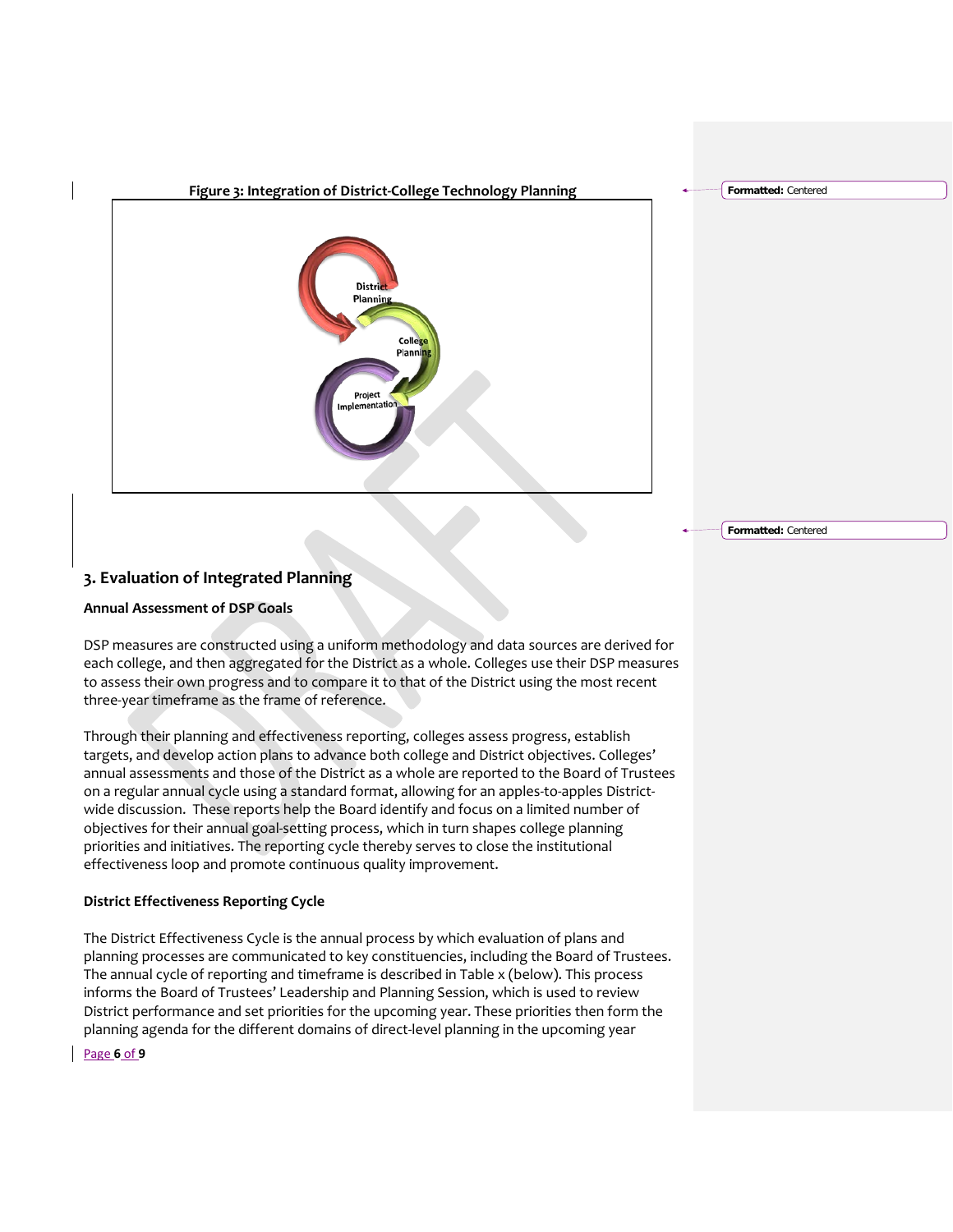| Table A. District Effectiveness Reporting Cycle                         |                  |                                                                                        |  |  |
|-------------------------------------------------------------------------|------------------|----------------------------------------------------------------------------------------|--|--|
| <b>Evaluation</b>                                                       | <b>Timeframe</b> | <b>Report To</b>                                                                       |  |  |
| Financial<br>Accountability<br>Measures and<br><b>Enrollment Report</b> | September        | DBC; Budget and<br><b>Finance Committee</b>                                            |  |  |
| Governance and<br>Decision-Making<br>Report                             | October          | DPAC; Institutional<br><b>Effectiveness and</b><br><b>Student Success</b><br>Committee |  |  |
| District Strategic Plan<br>Report                                       | December         | DPAC; Institutional<br>Effectiveness and<br><b>Student Success</b><br>Committee        |  |  |
| College Effectiveness<br>Report                                         | February-April   | DPAC; Institutional<br><b>Effectiveness and</b><br><b>Student Success</b><br>Committee |  |  |
| District Technology<br>Update                                           | 7                | TPPC; ?                                                                                |  |  |
| <b>District Facilities</b><br>Update                                    | ż.               | DCOC;?                                                                                 |  |  |
| <b>Board Leadership and Planning Session</b>                            |                  |                                                                                        |  |  |
| (August)                                                                |                  |                                                                                        |  |  |
|                                                                         |                  |                                                                                        |  |  |

| Table x: District Effectiveness Reporting Cycle |  |  |  |
|-------------------------------------------------|--|--|--|
|-------------------------------------------------|--|--|--|

<Another possible representation>

Page **7** of **9**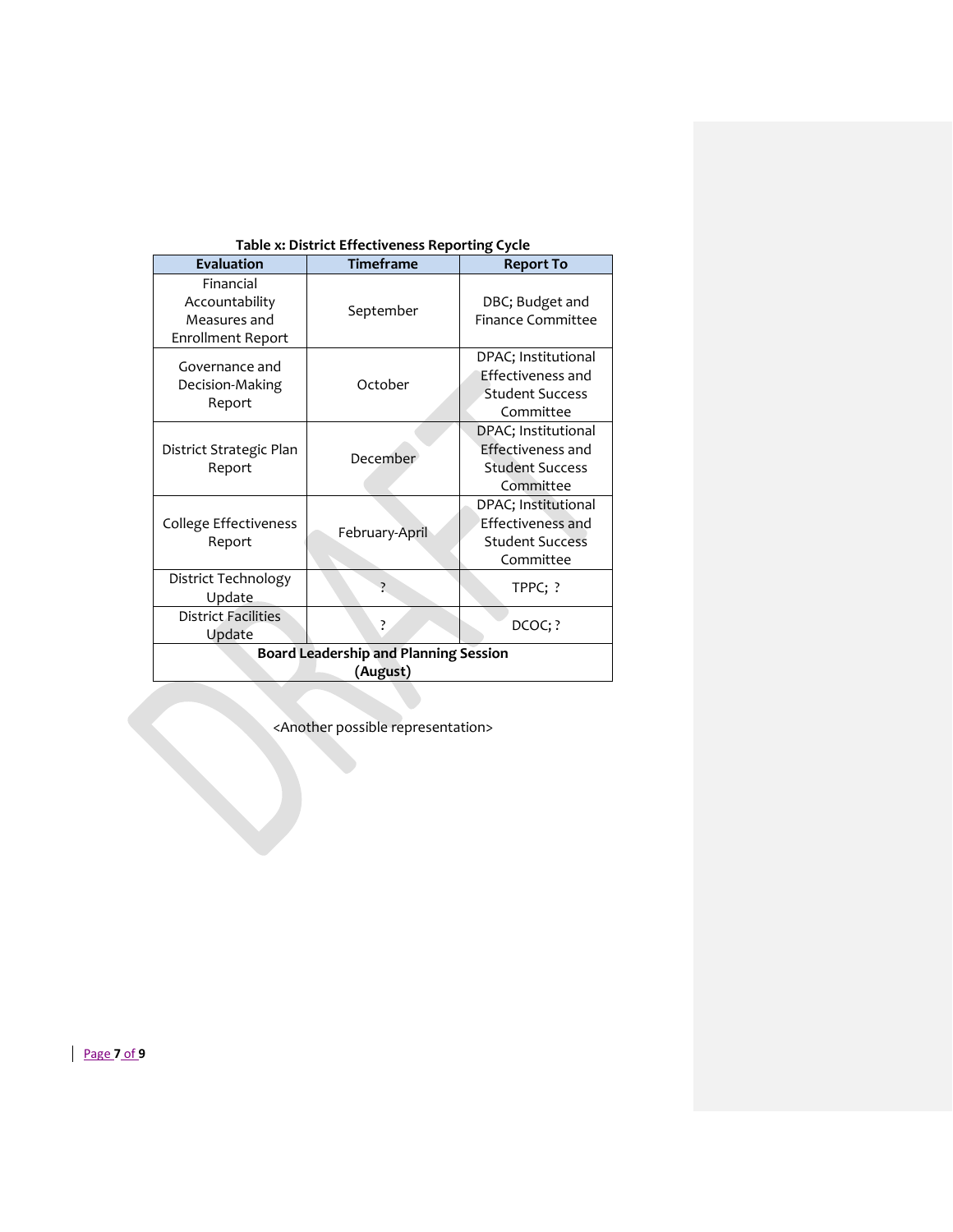